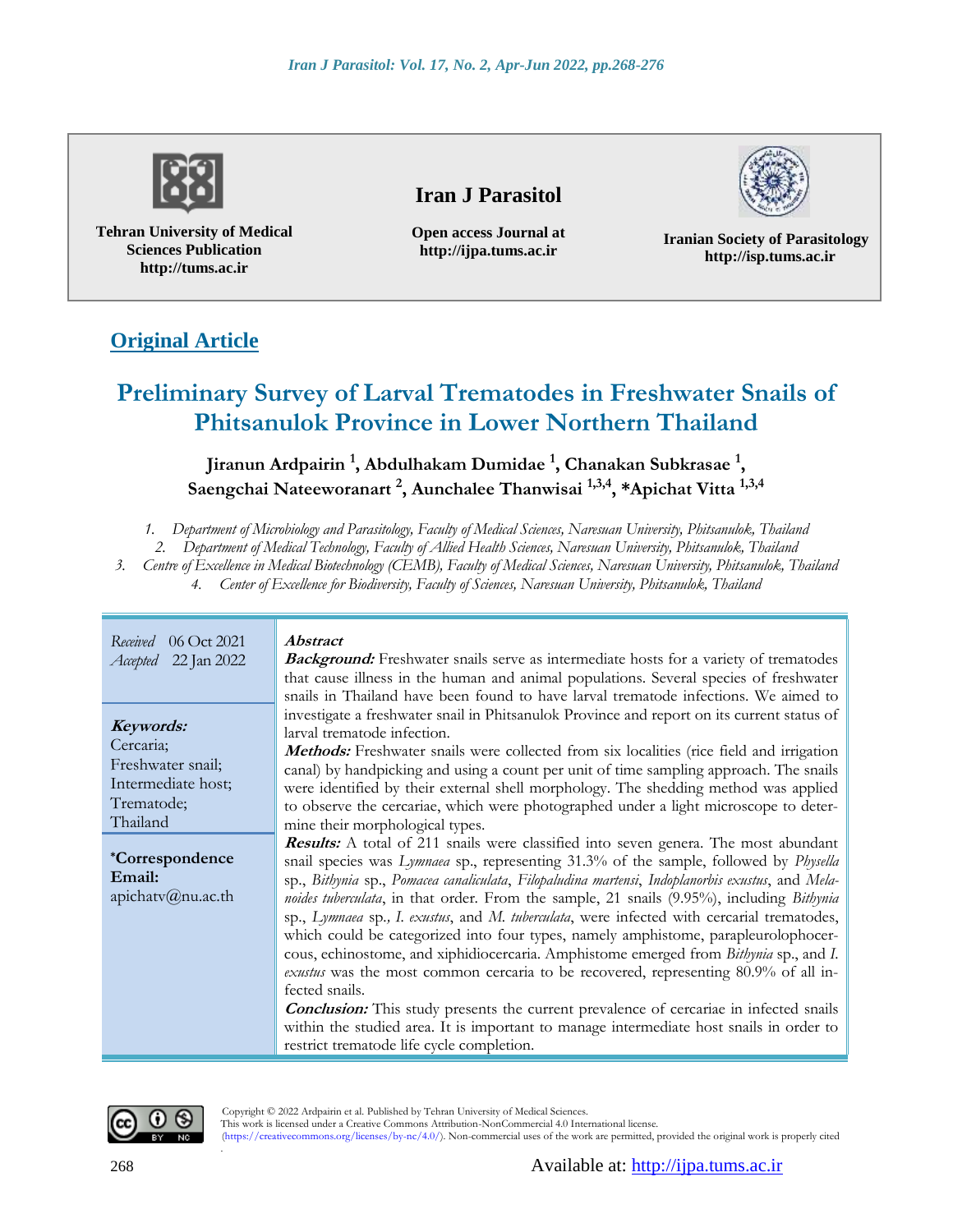## **Introduction**

rematode infections in humans and animals are a major helminthic disease and are major agents of morbidity and mortality worldwide, particularly in underdeveloped countries (1). Digenetic trematodes have a complicated life cycle, which required snails to be the first or the second intermediate host (2). When snails act as the first intermediate host, the larval stages of trematodes follow the sequence of sporocysts, rediae, and cercariae. The cercarial trematodes are released from the infected snail host to find a new host for their transmissions  $(3, 4)$ . *T*

Several species of freshwater snails become naturally infected by larval trematodes (5–9), especially in the north and northeastern part of Thailand where their prevalence is high (10–12). For example, *Melanoides tuberculata* was found to be infected with parapleurolophocercous, pleurolophocercous, and megalurous cercariae. Moreover, *Bithynia siamensis siamensis* was found to be infected with monostome, gymnocephalus, and virgulate cercariae. Moreover, snails in the Planorbidae family act as intermediate hosts of animal schistosomes in the family Schistosomatidae, which is the cause of cercarial dermatitis in humans (13, 14). Trematode infections have been reported among intermediate hosts in Thailand (15, 16).

However, only a few studies on snail diversity and cercarial infection have been reported in Phitsanulok Province, which is in the lower northern part of Thailand. This province is an important agricultural area with a large number of rice fields, which serve as a habitat for a variety of intermediate host snails. It is situated on the geographical line uniting the central and northern regions of Thailand. Phitsanulok consists of 9 districts where the mountain region which is one third covers the east and north part of province. We randomly selected 3 districts to collect the snail samples; namely Mueang Phitsanulok District, Bang Rakam, and Wang Thong District. These areas are the plain region with most rice paddy fields and irrigation canals.

Hence, the objectives of this study were to examine a freshwater snail from Phitsanulok province, Thailand, and report on its current larval trematode infection status. The results of this investigation will provide a foundation for preventing or controlling intermediate host snails, which may aid in limiting trematode infection in the study area.

## **Materials and Methods**

#### **Snail collection**

The research was carried out in 4-28 February 2019. For the study, six sites in Thailand's Phitsanulok province were surveyed for freshwater snails. A total of three rice fields in Mueang Phitsanulok District (RM1, RM2, and RM3), two rice fields in Bang Rakam District (RB5 and RB6), and one irrigation canal in Wang Thong District (CW4) shows in Fig. 1 and Table 1.

#### **Collection and identification of freshwater snails**

Snail specimens were collected by handpicking or using a wire-mesh scoop with a count per unit of time sampling method (17). Two researchers collected snail samples for 30 minutes at each site. All snails collected were cleaned, labelled, and stored in plastic bags. The snails were returned to the laboratory to be identified for genus or species based on external shell morphology using taxonomic keys (18). Following that, the snails were examined for trematode larvae (cercariae).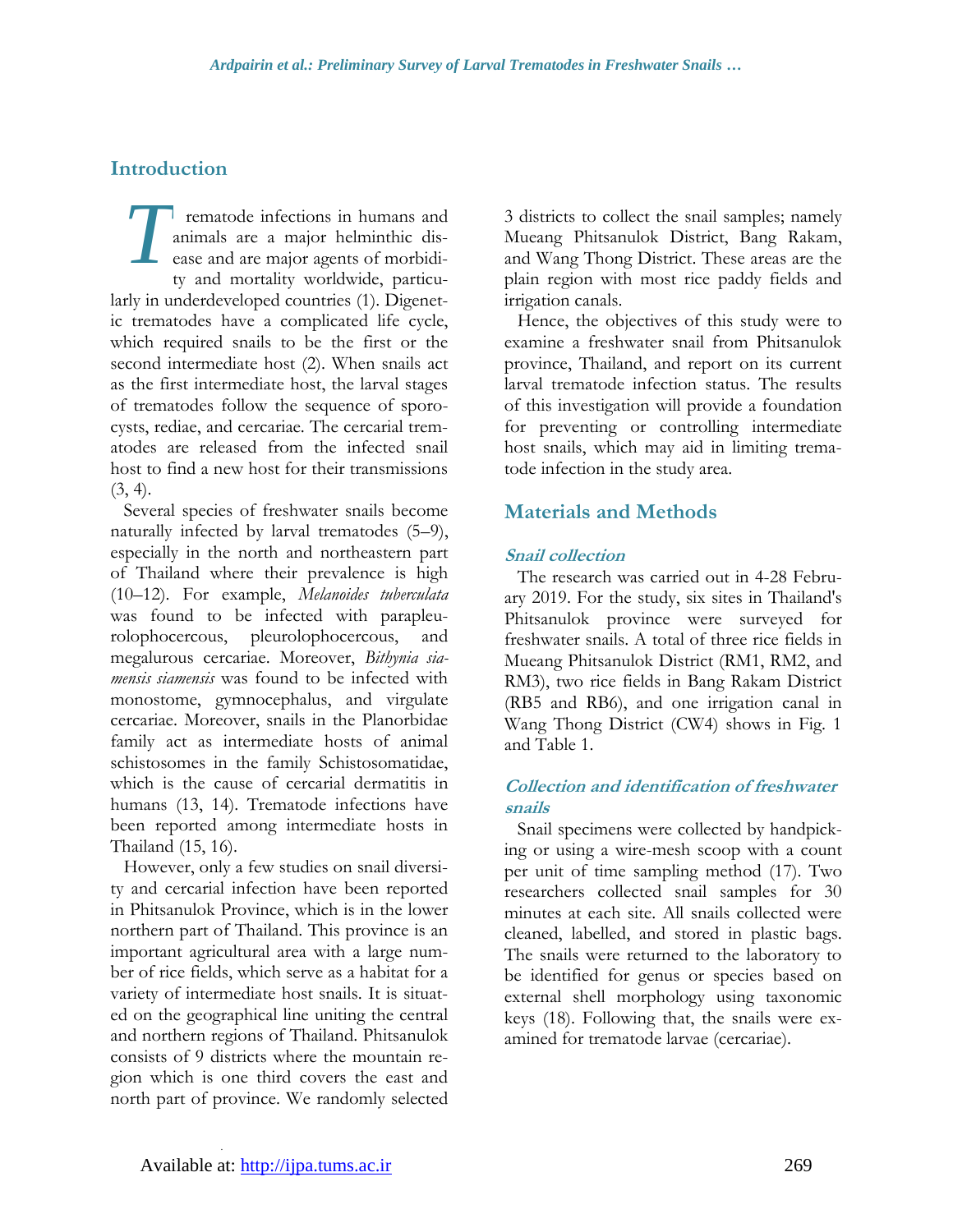

**Fig. 1:** Map of the Phitsanulok province showing areas from where freshwater snails were collected

| Site of collec-            | Number of snails |                |                 |                |              |          | <b>Total</b> |     |
|----------------------------|------------------|----------------|-----------------|----------------|--------------|----------|--------------|-----|
| tion (code)                | Bithynia         | M. tuberculata | P. canaliculata | F.             | Lymnaea      | Physella | I. exustus   |     |
|                            | sp.              |                |                 | matensi        | sp.          | sp.      |              |     |
| Rice field,                | $20\,$           |                | 6               | 14             | $\mathbf{1}$ |          | $\mathbf{1}$ | 42  |
| Mueang Phitsan-            |                  |                |                 |                |              |          |              |     |
| ulok district              |                  |                |                 |                |              |          |              |     |
| (RM1)                      |                  |                |                 |                |              |          |              |     |
| Rice field,                |                  |                | $\mathbf{1}$    | $\mathbf{1}$   | 25           |          |              | 27  |
| Mueang Phitsan-            |                  |                |                 |                |              |          |              |     |
| ulok district              |                  |                |                 |                |              |          |              |     |
| (RM2)                      |                  |                |                 |                |              |          |              |     |
| Rice field,                |                  | 1              | $\overline{4}$  | $\mathbf{1}$   | 40           |          |              | 46  |
| Mueang Phitsan-            |                  |                |                 |                |              |          |              |     |
| ulok district              |                  |                |                 |                |              |          |              |     |
| (RM3)<br>Irrigation canal, |                  |                | $\mathbf{1}$    | $\mathfrak{Z}$ |              |          | $\mathbf{1}$ | 5   |
| Wang Thong                 |                  |                |                 |                |              |          |              |     |
| District (CW4)             |                  |                |                 |                |              |          |              |     |
| Rice field, Bang           |                  |                |                 |                |              | 30       |              | 30  |
| Rakam District             |                  |                |                 |                |              |          |              |     |
| (RB5)                      |                  |                |                 |                |              |          |              |     |
| Rice field, Bang           | 15               |                | 19              |                |              | 26       | $\mathbf{1}$ | 61  |
| Rakam District             |                  |                |                 |                |              |          |              |     |
| (RB6)                      |                  |                |                 |                |              |          |              |     |
| Total                      | 35               | 1              | 31              | 19             | 66           | 56       | 3            | 211 |

**Table 1:** Species and the number of freshwater snails collected from six localities in the Phitsanulok province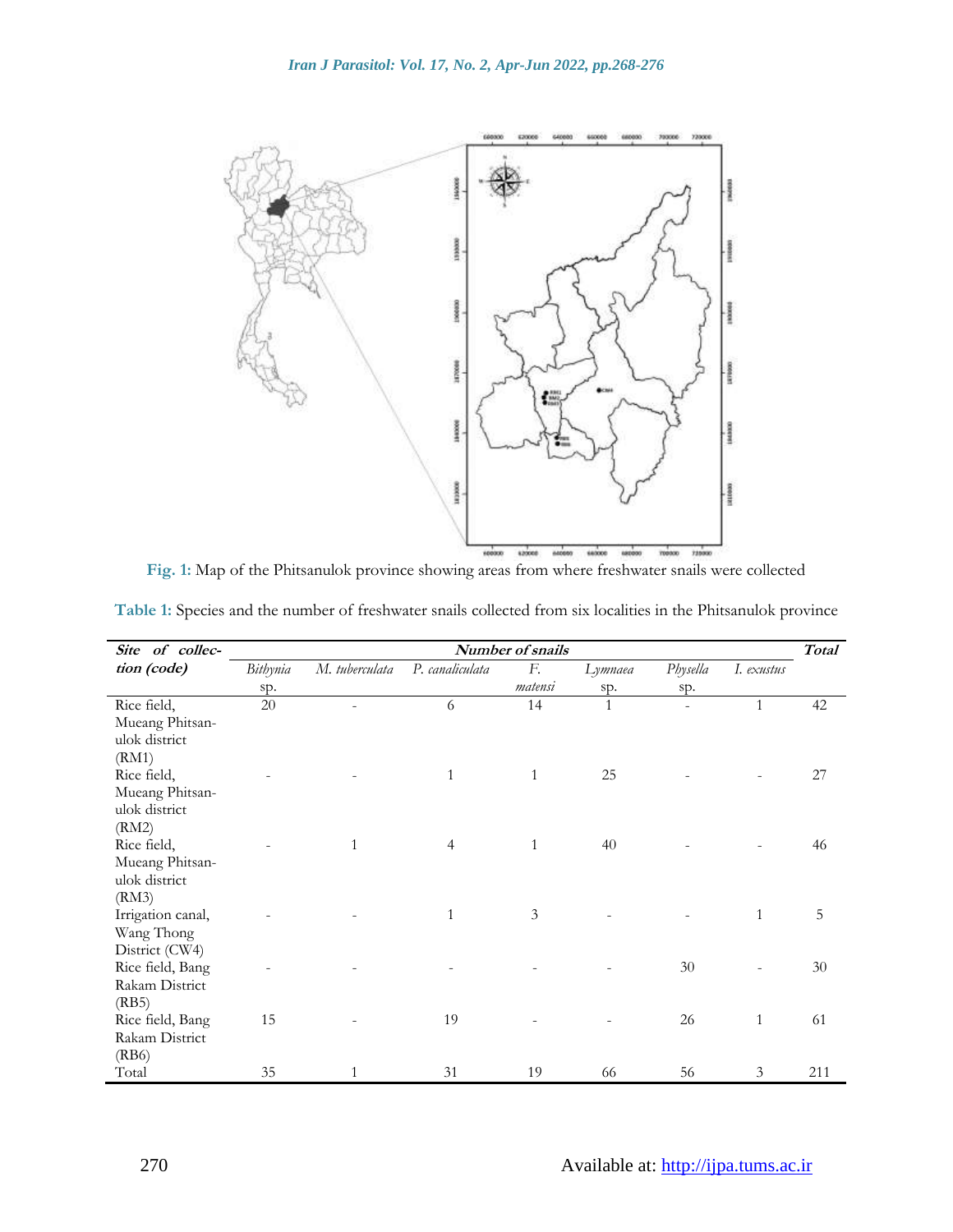#### **Examination for larval trematode infections**

Using cercarial shedding procedures, the snails were investigated for trematode infections. Each snail was washed and placed in a plastic cup with 20 ml of dechlorinated tap water. Cercarial shedding was carried out for 24 hours at room temperature under natural light (19–21). Under the stereomicroscope, trematode cercariae were studied and their swimming activity was noted. The cercariae were collected using a plastic pasture pipette from unstained and mounted on slides with a heat fix. A camera was used to record images of immobile cercariae beneath a compound microscope. According to Schell, Yamaguti, and Ito, morphological types of cercariae were classified based on the observed characteristics (22–24).

## **Results**

In the current investigation, a freshwater snail was collected in February 2019 from six distinct locations in Phitsanulok Province of Thailand. The collected snails were divided into seven families, seven genera, and seven species (Table 1 and 2). *Lymnaea* sp. was the most prevalent species, accounting for 31.3% of the sample, followed by *Physella* sp., *Bithynia*  sp., *P. canaliculata, F. matensi, I. exustus*, and *M. tuberculata* (Fig. 2). *Pomacea canaliculata* was discovered in five locations, but *M. tuberculata*  was discovered once in a rice field in Mueang Phitsanulok District (RM3). Snail diversity is abundant in rice fields, particularly in RM1, where five different kinds of snails were discovered.

Cercariae infection was found in four species of snails, including *Bithynia* sp., *Lymnaea*  sp., *I. exustus,* and *M. tuberculata* (21 out 211 snails or 9.95%) (Table 2). The observed cercariae were then classified into four categories (Fig. 3 and Table 3): amphistome, echinostome, parapleurolophocercous, and xiphidiocercaria. After echinostome cercaria, amphistome that emerged from *Bithynia* sp. and *I. exustus* was the most prevalent cercaria, accounting for 80.9% of all infected snails (9.5%). In each cercarial type, xiphidiocercaria and parapleurolophocercous cercaria constituted 4.7% of all infected snails. *Bithynia* sp. were reported to be infected with amphistome cercaria and xiphidiocercaria in two separate locations (RM1 and RB5, respectively).



**Fig. 2:** The freshwater snails collected in this study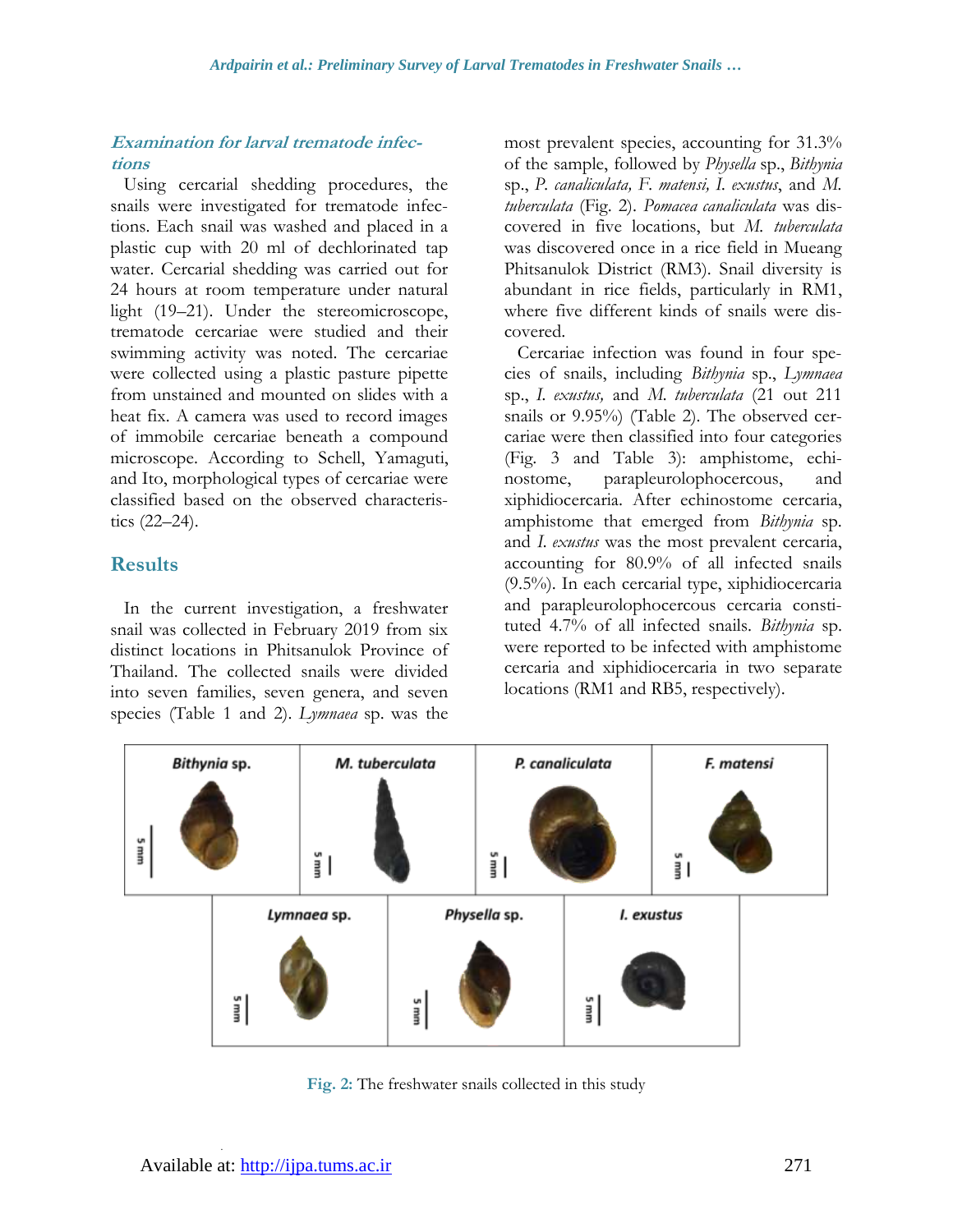

**Fig. 3:** The cercariae emerged from freshwater snails. (A) amphistome cercaria from *Bithynia* sp., (B) parapleurolophocercous cercaria, (C) amphistome cercaria from *I. exustus*, (D) echinostome cercaria, and (E) xiphidiocercaria

| Table 2: Number of infected snails with larval trematodes |  |  |
|-----------------------------------------------------------|--|--|
|-----------------------------------------------------------|--|--|

| Snails collected in the present study |               | No. of       | No. of    | Number of infected snail from each |     |     |     |                 |                 |     |
|---------------------------------------|---------------|--------------|-----------|------------------------------------|-----|-----|-----|-----------------|-----------------|-----|
|                                       |               | snail        | infected  | site                               |     |     |     |                 |                 |     |
|                                       |               |              | collected | snail                              |     |     |     |                 |                 |     |
| Family                                | Genus         | Species      |           |                                    | RM1 | RM2 | RM3 | CW <sub>4</sub> | R <sub>B5</sub> | RB6 |
| Bithyniidae                           | Bithynia      | Bithynia     | 35        | 17                                 | 1   |     |     |                 |                 | 16  |
|                                       |               | sp.          |           |                                    |     |     |     |                 |                 |     |
| Physidae                              | Physella      | Physella     | 56        | 2                                  |     |     |     |                 | 2               |     |
|                                       |               | sp.          |           |                                    |     |     |     |                 |                 |     |
| Planorbidae                           | Indoplanorbis | I. exustus   | 3         | $\mathbf{1}$                       |     |     |     |                 |                 |     |
| Thiaridae                             | Melanoides    | M. tubercu-  | 1         | 1                                  |     |     |     |                 |                 |     |
|                                       |               | lata         |           |                                    |     |     |     |                 |                 |     |
| Viviparidae                           | Filopaludina  | F. matensi   | 19        | $\theta$                           |     |     |     |                 |                 |     |
| Ampullariidae                         | Pomacea       | P. canalicu- | 31        | $\theta$                           |     |     |     |                 |                 |     |
|                                       |               | lata         |           |                                    |     |     |     |                 |                 |     |
| Lymnaeidae                            | Lymnaea       | Lymnaea      | 66        | $\theta$                           |     |     |     |                 |                 |     |
|                                       |               | sp.          |           |                                    |     |     |     |                 |                 |     |
| Total                                 |               |              | 211       | 21                                 |     |     |     |                 | 2               | 17  |

**Table 3:** Cercariae types in the infected snails

| Cercariae types                 | No. of infected<br>snail | Infected snail species |
|---------------------------------|--------------------------|------------------------|
| Amphistome cercaria             | 16                       | Bithynia sp.           |
| Xiphidiocercaria                |                          | Bithynia sp.           |
| Echinostome cercaria            |                          | Physella sp.           |
| Amphistome cercaria             |                          | I. exustus             |
| Parapleurolophocercous cercaria |                          | M. tuberculata         |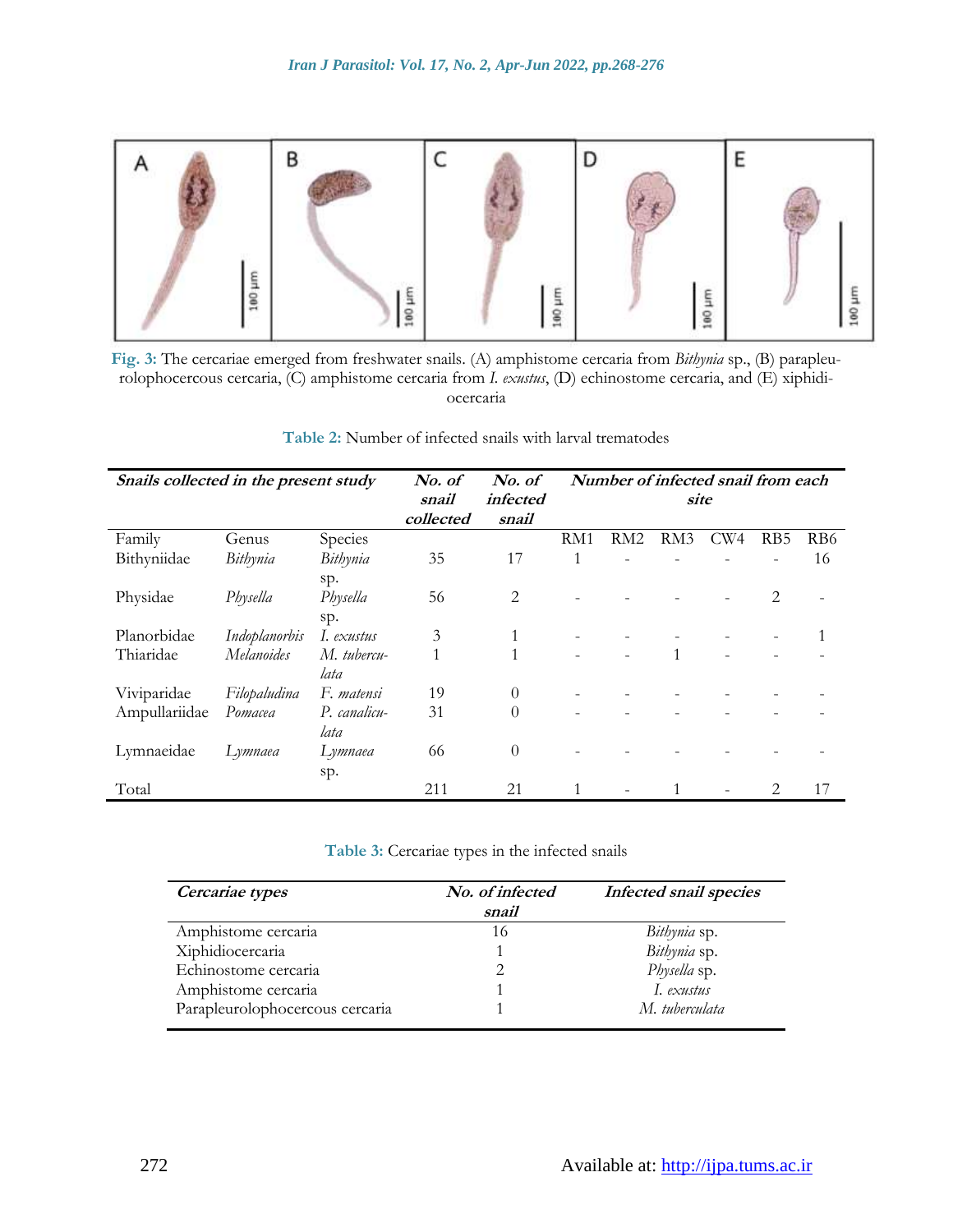## **Discussion**

Our research determines the current prevalence of trematode infection in a freshwater snail in Phitsanulok province of Thailand. A total of 9.95% (21 out of 211) infected snails, with a species distribution of *Bithynia* sp., *Lymnaea* sp., *I. exustus,* and *M. tuberculata*, were discovered. The prevalence rate (9.95%) of freshwater snails with trematode infection in the current study is comparable to that determined by a survey conducted in Chiang Mai (9.6% or 19 out 352 samples) (25). The rate is higher than several previous studies, for example, 1.38% (17 out of 1,227 samples) in Chiang Rai province (8), 6.20% in five provinces of Northern Thailand (24), and 1.69% (35 out of 2,076 samples) in Ubon Ratchathani Province (26). In Chiang Mai Province, however, the infection rate of snails with trematodes was 17.27% (11). The prevalence of cercariae infections in freshwater snails is well-reported globally, such as 16% in Sri Lanka (27), 4.3% in Nepal (28), 27.9% in Iran  $(29)$ , and  $6.6\%$  in Zimbabwe  $(30)$ . When compared to earlier studies, the infection rate reported in the current study is rather high. This may involve different factors, including differences in geographical localities of water reservoirs, season, snail species in each water area, and cercarial type (31–32).

In general, snail populations in different geographical areas fluctuate depending on the amount of rainfall, since their habitats are usually swept away by heavy rains. The surviving snails take a few months to resettle and reproduce in order to increase their populations (31-32). The snail specimens collected for this study were collected in the month of February, which is a few months away from the rainy season in Thailand. Seven species of snails were found in the studied area, namely *Lymnaea* sp., *Physella* sp., *Bithynia* sp., *P. canaliculata, F. martensi, I. exustus* and *M. tuberculata*. The most abundant species was *Lymnaea* sp., representing 31.3% of the entire sample, in

contrast to other provinces where *Bithynia sp.* was found to be the most abundant (8, 11). Snail populations were higher in rice fields, with five snail species being found in one locality. Similar to a previous study, snail diversity was higher in rice fields than in other habitats (8). The distribution pattern of freshwater snails was rather erratic as a result of differences in water habitat, anthropocene alteration of water environments, and agricultural activities such as transplanting or harvesting and using chemicals, some of which may contain molluscicide (33).

Cercarial emergence was seen in four different species: *Bithynia* sp., *Lymnaea* sp., *I. exustus,* and *M. tuberculata*. In this investigation, the remaining three species, *P. canaliculate, F. martensi,* and *Physella* sp., were not infected by any type of cercariae. Amphistome cercariae were found in the greatest abundance in *Bithynia* sp. and *I. exustus.* In Nepal, they were discovered in *I. exustus, Gabbia orcula,* and *Gyraulus euphraticus* (28). This cercaria is responsible for snailborne illnesses, amphistomiasis in domestic animals, and on rare occasions, amphistomiasis in humans (34–35). Xiphidiocercaria was observed in *Bithynia* sp., correlating with previous reports that this form of cercariae was found in three snail species, namely, *B. siamensis, M. tuberculata,* and *T. granifera* (11). Furthermore, *B. siamensis goniomphalos* could act as an intermediate host for seven different species of cercariae (25). This shows that *Bithynia*  sp. snails are trematode intermediate hosts. Moreover, *Lymnaea caillaudi, Cleopatra bulinoides, Lonistes carnatus, Thiara tuberculata*, and *Thiara granifera* were hosted by xiphidiocercaria (36– 37).

As shown in the present study, parapleurolophocercous cercariae were found in *M. tuberculata*. Earlier, parapleurolophocercous was observed in thiarid snails, including *M. tuberculata, M. jugicostis, Thiara scabra, T. granifera,* and *Sermyla riquetii* (8, 11, 38). The morphological characteristic of parapleurolophocercous cercaria was identified as belonging to the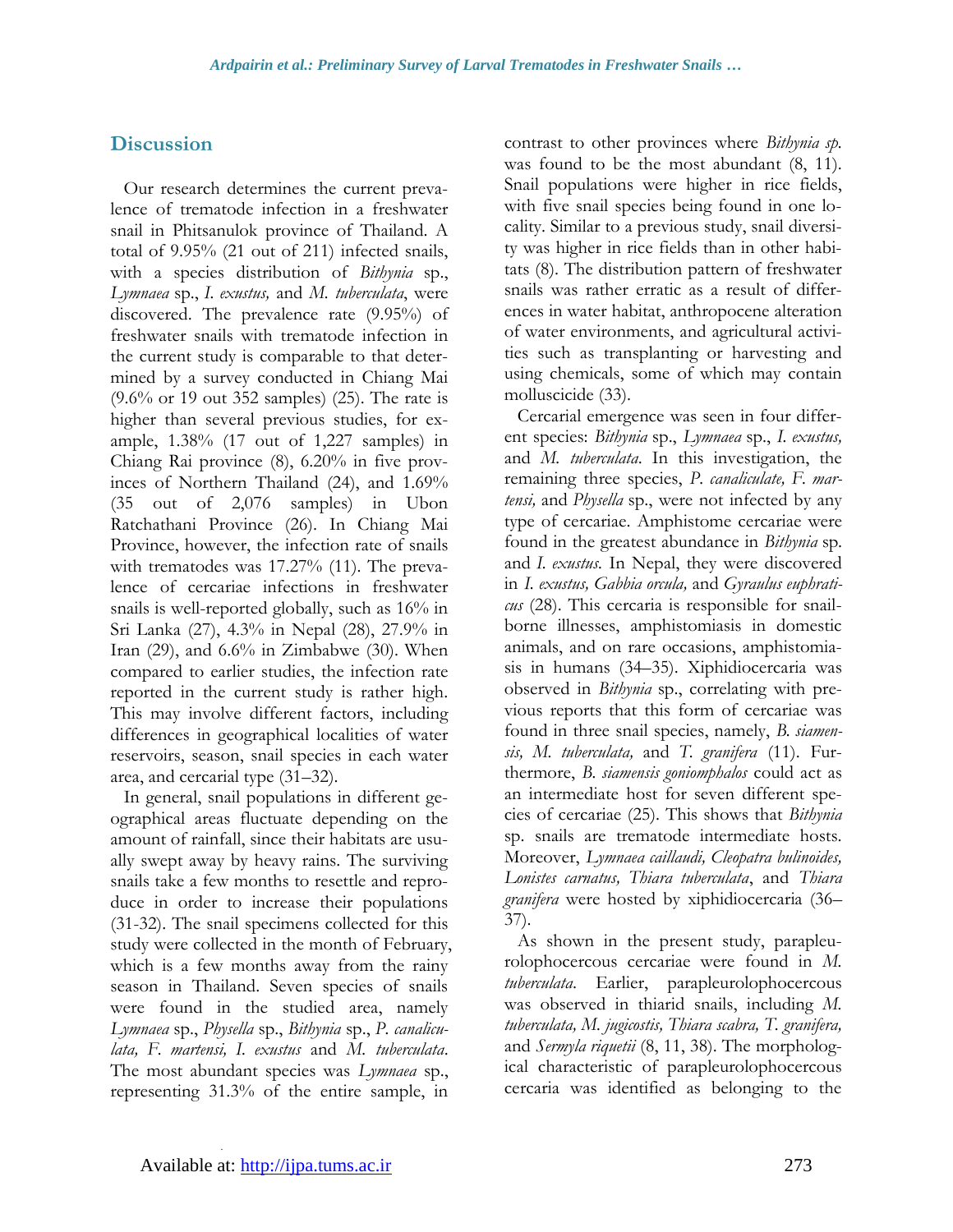family Heterophyidae, which includes *Haplorchis taichui, Haplorchis pumilio, Stellantchasmus falcatus, Centrocestus caninus*, and *Procerovum* sp. (39–44). Echinostome cercariae were discovered in physellid snails, whereas several studies reported its emergence in viviparid, planorbid, lymnaeid, and thiarid snails (8, 45–47), which were reported to be the cercarial stage of the intestinal trematodes in the family Echinostomatidae (48).

The four larval trematodes found in the present study showed the ability to infect several snail species. Similarly, snails collected for this study were shown to be intermediate hosts that are susceptible to harboring a wide spectrum of cercarial types. As a result, freshwater snails can be considered an important determinant for monitoring the health of human and animal populations.

## **Conclusion**

We report the prevalence of larval trematodes in freshwater snails in the Phitsanulok Province of Thailand. Four types of larval trematodes with health-related implications for humans and animals were found in freshwater snails in the studied area. These findings suggest that it is necessary to control the snail population in this area in order to check the prevalence of snail-borne diseases.

## **Acknowledgements**

We would like to thank Ms. Paramaporn Muangpat and Ms. Ketsarin Tipphet for their help with the snail collection. This study was funded by Thailand Science Research and Innovation (TSRI) through Naresuan University (FRB640025 or R2564B004).

## **Conflict of interest**

The authors declare that there is no conflict of interest.

## **References**

- 1. Andrews RH, Sithithaworn P, Petney TN. *Opisthorchis viverrini*: an underestimated parasite in world health. Trends Parasitol. 2008;24(11):497-501.
- 2. Elsheikha HM, Elshazly AM. Host-dependent variations in the seasonal prevalence and intensity of heterophyid encysted metacercariae (Digenea: Heterophyidea) in brackish water fish in Egypt. Veterinary Parasitology. 2008;153:65-72.
- 3. Skála V, Bulantová J, Walker AJ, et al . Insights into the development of *Notocotylus attenuatus* (Digenea: Notocotylidae) in *Lymnaea stagnalis*: from mother sporocyst to cercariae. Parasitol Int. 2014;63(1):94-9.
- 4. Tesana S, Srisawangwong T, Sithithaworn P, et al. *Angiostrongylus cantonensis*: experimental study on the susceptibility of apple snails, *Pomacea canaliculata* compared to *Pila polita*. Exp Parasitol. 2008;118(4):531-5.
- 5. Burch JB, Lohachit C. Snail of medical importance in Thailand. Walkerana (Ann Arbor Mich); 1983. p.395-398.
- 6. Woodruff DS, Upatham ES. Snail transmitted diseases of medical and veterinary importance in Thailand and the Mekong valley. J Med Appl Malacol. 1993;4:1-12.
- 7. Sri-Aroon P. Freshwater snails of medical importance in Thailand. Thailand: Mollusk Museum, Applied Malacology Center, Department of Social and Environmental Medicine, Mahidol University. 2011, p. 6-8.
- 8. Chantima K, Suk-Ueng K, Kampan M. Freshwater snail diversity in Mae Lao agricultural basin (Chiang Rai, Thailand) with a focus on larval trematode infections. Korean J Parasitol. 2018;56(3):247-257.
- 9. Sithithaworn P, Haswell-Elkins M. Epidemiology of *Opisthorchis viverrini*. Acta Trop. 2003;88(3):187-94.
- 10. Boonchot K, Wongsawad C. A survey of helminths in cyprinoid fish from the Mae Ngad Somboonchon Reservoir, Chiang Mai Province, Thailand. Southeast Asian J Trop Med Public Health. 2005;36(1):103-7.
- 11. Chontananarth T, Wongsawad C. Epidemiology of cercarial stage of trematodes in freshwater snails from Chiang Mai province, Thailand. Asian Pac J Trop Biomed. 2013;3(3):237-43.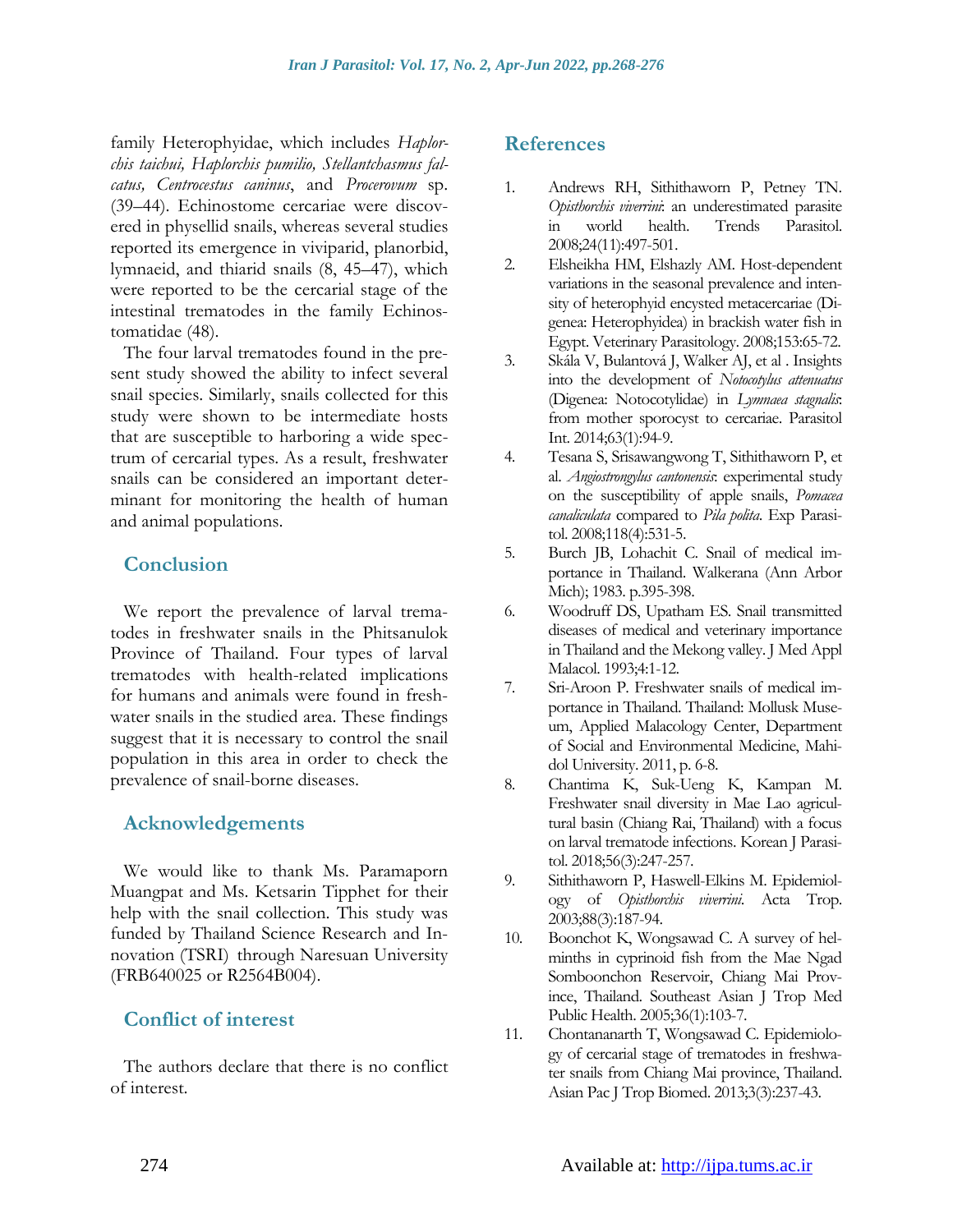- 12. Chai JY, Sohn WM, Na BK, et al. *Echinostoma revolutum*: metacercariae in *Filopaludina* snails from Nam Dinh Province, Vietnam, and adults from experimental hamsters. Korean J Parasitol. 2011;49(4):449-55.
- 13. Kolářová L, Horák P, Skírnisson K, et al. Cercarial dermatitis, a neglected allergic disease. Clin Rev Allergy Immunol. 2013;45(1):63-74.
- 14. Nak-ai W (2020). The prevalence of helminthes infection among host and intermediate hosts at Mae-soi water gate project, Lampoon province year 2016-17. jdpc7kk*.* 2020;27:22-37.
- 15. Wiroonpan P, Chontananarth T, Purivirojkul W. Cercarial trematodes in freshwater snails from Bangkok, Thailand: prevalence, morphological and molecular studies and human parasite perspective. Parasitology. 2021;148(3):366- 383.
- 16. Bunchom N, Pilap W, Suksavate, et al. Trematode infection in freshwater snails from Maha Sarakham province, Thailand. Southeast Asian J Trop Med Public Health. 2020;50(4).518-527.
- 17. Oliver L, Schneiderman M. A method for estimating the density of aquatic snail populations. Exp Parasitol. 1956;5(2):109-17.
- 18. Brandt RAM. The non-marine aquatic Mollusca of Thailand. Arch Mollusken; 1974. P. 1- 423.
- 19. Kaewkes S, Kaewkes W, Boonmars T, et al. Effect of light intensity on *Opisthorchis viverrini* cercarial shedding levels from *Bithynia* snails-a preliminary study. Parasitol Int. 2012;61(1):46- 8.
- 20. Sripa J, Kiatsopit N, Piratae S. Prevalence of trematode larvae in intermediate hosts: snails and fish in Ko Ae sub-district of Khueang Nai, Ubon Ratchathani province, Thailand. Southeast Asian J Trop Med Public Health. 2016;47(3):399-409.
- 21. Schell SC. Parasitology Laboratory Manual. Wiley. New York, USA; 1963.
- 22. Yamaguti S. A Synoptical Review of Life Histories of Digenetic Trematodes of Vertebrates. Tokyo, Japan; 1975. p.1-590.
- 23. Ito J. Studies on Cercariae in Japan. Shizuoka University. Shizuoka, Japan; 1980.
- 24. Mard-arhin N, Prawang T, Wongsawad C. Helminths of freshwater animals from five provinces in northern Thailand. Southeast Asian J Trop Med Public Health. 2001;32(2):206-9.
- 25. Ngern-klun R, Sukontason KL, Tesana S, et al. Field investigation of *Bithynia funiculata*, intermediate host of *Opisthorchis viverrini* in northern Thailand. Southeast Asian J Trop Med Public Health. 2006;37(4):662-72.
- 26. Haruay S, Piratae S. Situation and cercarial infection of freshwater mollusk from Sirindhorn Reservoir, Ubon Ratchathani Province, Thailand. Iran J Parasitol. 2019;14(3):421-429
- 27. Jayawardena UA, Rajakaruna R, Amerasinghe P. Cercariae of trematodes in freshwater snails in three climatic zones in Sri Lanka. Cey J Sci (Bio. Sci.). 2011; 39(2):95-108.
- 28. Devkota, R, Budha PB, Gupta R. Trematode cercariae infections in freshwater snails of Chitwan district, central Nepal. Himalayan J H Sci. 2011;7(9):9–14.
- 29. Kalat-Meimari M, Shamseddin J, Salahi-Moghaddam A. Ecological and Parasitological Study on *Cerithidea cingulata* (Gastropoda) in Hormoz Strait Littoral, South of Iran. Iran J Parasitol. 2018;13(2):285-292.
- 30. Chingwena G, Mukaratirwa S, Kristensen TK, et al. Larval trematode infections in freshwater snails from the Highveld and Lowveld areas of Zimbabwe. J Helminthol. 2002;76(4):283-93.
- 31. Upatham ES, Sornmani S, Kitikoon V, et al. Identification key for the fresh-and brackishwater snails of Thailand. Malacol Rev. 1983;16:107-13.
- 32. Nithiuthai S, Wiwanitkit V, Suwansaksri J, et al. A survey of trematode cercariae in *Bithynia goniomphalos* in northeast Thailand. Southeast Asian J Trop Med Public Health. 2002;33:106-9.
- 33. Dung BT, Madsen H, The DT. Distribution of freshwater snails in family-based VAC ponds and associated water bodies with special reference to intermediate hosts of fish-borne zoonotic trematodes in Nam Dinh Province, Vietnam. Acta Trop. 2010;116:15-23.
- 34. Malek EA and TC Cheng. Medical and economic malacology. Academic press, New York; 1974.
- 35. Phiri AM, Phiri IK, Monrad J. Prevalence of amphistomiasis and its association with *Fasciola gigantica* infections in Zambian cattle from communal grazing areas. J Helminthol. 2006;80(1):65-8.
- 36. Brinesh R, Janardanan KP. Three new species of xiphidiocercariae from the thairid snail *Thai-*